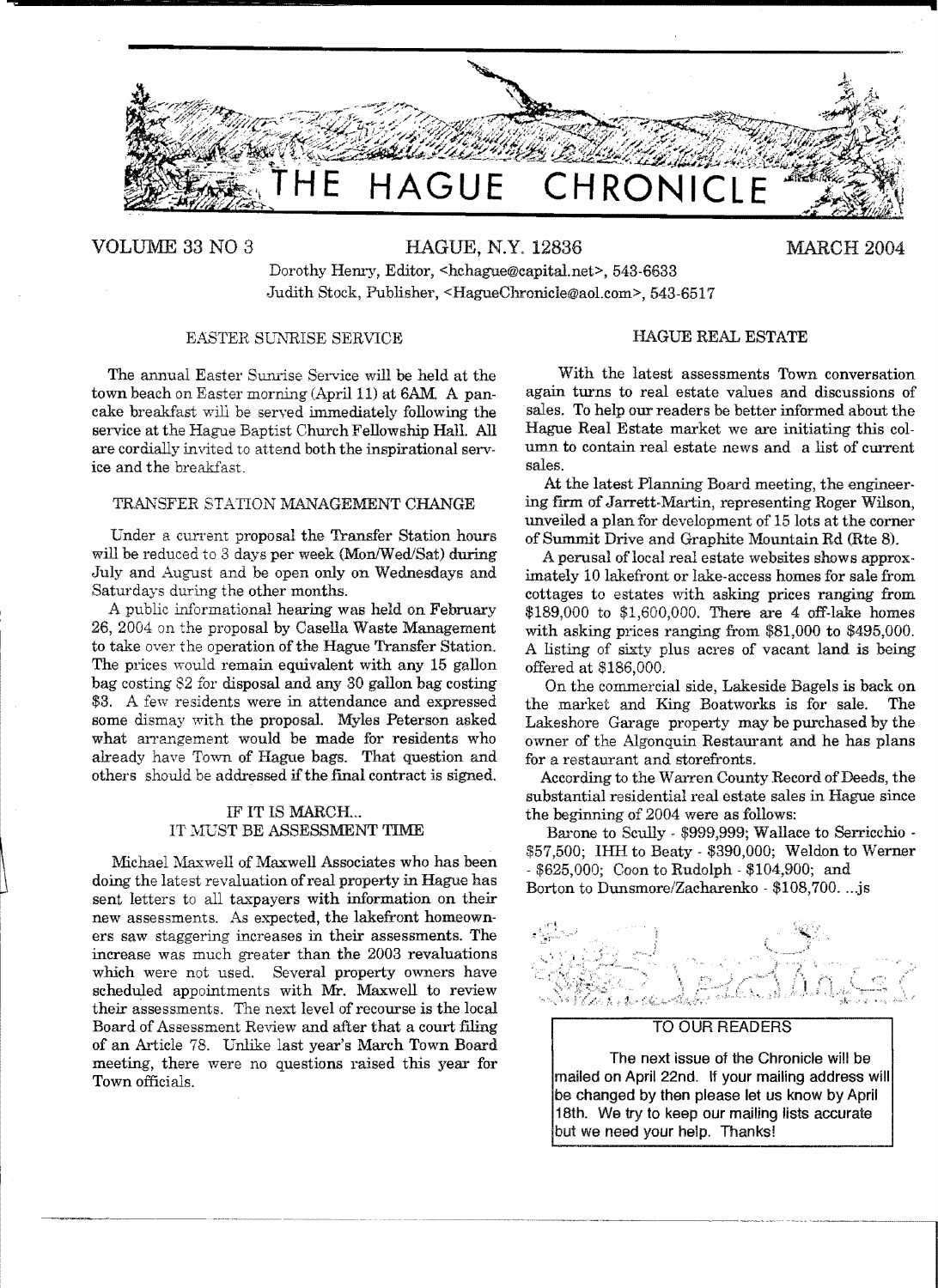## LAKE GEORGE PARK COMMISSION

The LGPC Law Enforcement Committee will meet on Tuesday, March 30, 2004, 9:00AM at the Fort William Henry Conference Center, Canada St., Lake George, NY. The regular monthly meeting will follow at 10AM at the center.

## HOMELESS YOUTH COALITION

The Warren/Washington Counties Homeless Youth Coalition is hosting a dinner, "Pizza, Wings and Baskets of Things", on Saturday, March 27, from 6:30 PM-9:30 PM at the Knights of Columbus Hall on Rt. 9 in Queensbury. Tickets are \$20 per person, which includes pizza, chicken wings and beverages. The evening will feature a Chinese auction with over 60 theme baskets filled with items donated from local busineses and organizations. To purchase tickets or donate items for the auction, please call 798-2077 or email <hvcEvent@hotmail.com>. All proceeds benefit the Homeless Youth Coalition which operates a shelter for homeless youth ages 16-21.

## HAGUE HISTORICAL SOCIETY

The first meeting of the Hague Historical Society for 2004 was held on March 15 with Bill Dolbeck, former president of Ticonderoga Historical Society, as guest speaker. His topic was *Montcalm Street in Years Gone By.* 

The next meeting will be held on Monday, April 19 at the Community Center and will continue to he held the third Monday of each month. Refreshments will be served at 7:30 PM with a business meeting and program following at 8PM.

#### FOOD PANTRY REVITALIZED

Sheryl Bailey, CARE Program coordinator and her assistant, Earlene Steger, have set new hours for the Food Pantry and are getting information on the CARE program out to the community. Any Hague resident who meets the income criteria is eligible to participate in the Food Pantry. The income limit for 1 person is \$17,960; for a family of 2 is \$24,240; for 3 is \$30,520; for 4 is \$36,800; for 5 is \$43,080 and for 6 is \$49,999. According to 2000 census information there are 67 households in Hague which meet the criteria and are encouraged to participate. Emergency situations, such as frre, illness or high medical costs, may qualify for food even if the income limit is not met.

The food distribution will take place each Thursday at the Community Center from 1-2 PM. Income verifications are needed such as pay stub, tax return or social security statement. Sheryl or Earlene can be reached for questions or concerns through the Community Center at 543-6161.

#### GROCERY WORKSHOP

Are you interested in learning more about how to stretch your grocery dollars? Cornell Cooperative Extension will conduct a free one hour workshop at the Hague Community Center if at least five people register. Call 543-6161 if interested.

## TICONDEROGA CARTOON MUSEUM

The Grand Opening of the Ticonderoga Cartoon Museum will take place at a ribbon cutting ceremony on Thursday, April 1, 2004 at 1 PM. Displayed will be 700 framed cartoons from the collection of Stan Burdick of Silver Bay. These cartoons were previously displayed in the Hague Cartoon Museum. Other activities will include signings by guest artists and refreshments. The Museum will be open on April 1 and 2 from 1 to 4 PM.

The Museum is located on the lower level of the Ticonderoga Community Center on Lower Montcalm Street. For further information contact Stan at 543-8824.

## HEALTHY KIDS DAY AT SILVER BAY

Giselle Hoffay and Heather Constant, of the Silver Bay Association, have organized a day of health and fun for kids and all area residents on Saturday, April 3, 2004 from 9 AM to 5 PM. "Healthy Kids Day" is a nationally celebrated YMCA event. The activities will take place in several venues on the Silver Bay Campus and there will be plenty of parking.

Some of the planned events include a climbing wall, St. Jude's trike-a-thon, guided hikes, sand volleyball, a teen room, blood pressure screening, canine and car seat safety demonstrations by the NYS Police, dental and nutritional seminars followed by healthy snacks, arts & crafts, a cakewalk, and appearances by the Hague Fire Dept and Warren County Sheriff.

The day is free and designed for all ages. There will be a full day of music and refreshments will be available. For further information, call SBA at 543-8833.

#### LOCAL AUTHOR PUBLISHES

Ruth Heins Klingler, a resident of Silver Bay and Tottenville, NY, has recently published her first novel, Embers. The story is a love story and is set in the World War I era. Although this is Mrs. Klingler's frrst novel, she has had poetry published in The Poetry Guild.

*3/04* 

 $-$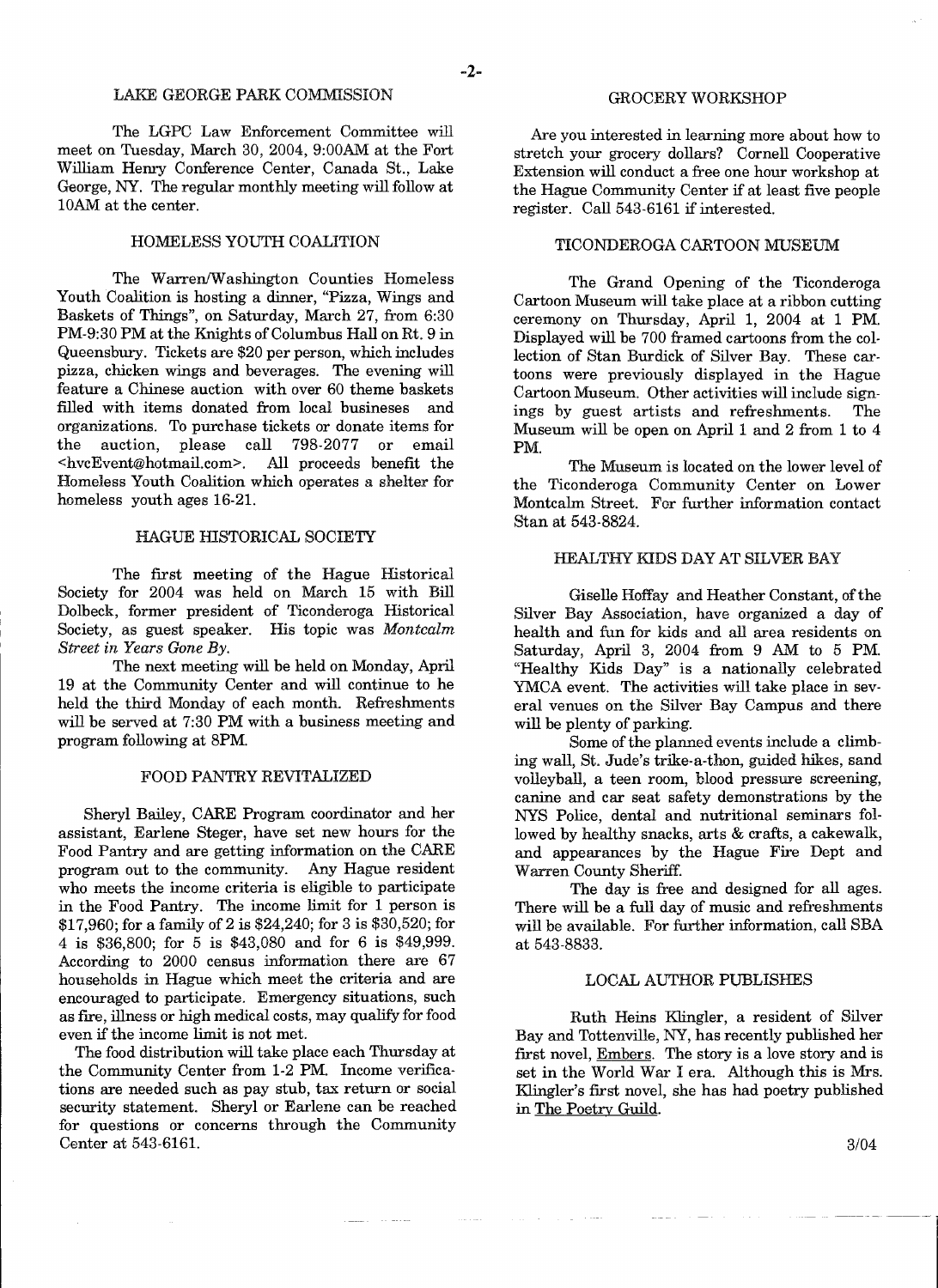## ZONING BOARD OF APPEALS - *2/26/04*

Robert Goetsch, Chairman, opened the meeting with members George lanson, Bruce Clark, Nelson Waters, Bill Pittman and Tina King present. Mary Lou Doulin was absent and Tina King recused herself "on the advice ofthe Town attorney" from both discussions and left the room.

The ZBA accepted the preliminary application of Turnamian (26.18-1-16), Lakeshore Drive, who wishes to add a partial second floor onto an existing house. A variance is needed because of required setbacks. A public hearing will be held next month.

Three lawyers and several residents spoke at the next public hearing relative to the Reingold's request to vacate a Stop Work order (issued by Tim Costello when he was ZEO) on their Abenakis Drive property (43.13-1 5) off Lakeshore Drive. The accessory structure which the Reingolds have built is substantially difterent from the original plans submitted to the Planning Board. The original approval was for a 24 ft high accessory workshop structure with 858 sq ft which is now 1350 sq ft in a 28 ft high building. The Reingold's lawyer noted, however, that each of the changes was approved by a Zoning Administrator (Paul Barone, Bill Bothe, or Tim Costello). The building includes an approved sink and toilet and a second floor dormer with livable space headroom. Hague Zoning prohibits new construction which would create two buildings for living purposes on one property. Both Mrs. Reingold and their lawyer insisted that it is to be used for storage and as a workshop and is not intended for living quarters.

Robert McNally, a lawyer representing the Town of Hague, indicated that the Town is not bound by mistakes made in the approvals. The ZBA must now study the codes and documents submitted by the lawyers and make a decision at the next meeting....js

## PLANNING BOARD - *3/4/04*

Chairman Dave Swanson called the meeting to order with members Catherine Clark, John Brown and Pam Peterson present. Rolly Allen, Nancy Harrigan and Peter Foster were absent.

Wilson (25.1-1-17 and 25.1-1-18), corner of Graphite Mt. Rd (Rt 8) and Summit Drive, has submitted a Sketch Plan for a major subdivision of the 2 parcels into 15 lots ranging from 5 to 17 acres. APA permits will be needed. PB site visit will be held.

Linda Benway (2-1-22), New Hague Road, wants to convert an existing barn into a crematorium for the disposal of the remains of small animals. This use would be in addition to the currently operating kennel and dog-grooming business on the property. Linda, who is also the Town of Hague Animal Control officer, stated that the company which manufactures the crematorium has worked with the DEC and assures that there would not be any odor or other environmental problem. The

PB will conduct a public hearing and go through the applicant's environmental check list. APA approval has been requested.

Whisher (12.18-1-15.2), Lakeshore Drive, presented final house plans which were confirmed as previously conditioned.

Frasier (25.2-1-2), West Hague Rd, wishes to build a 6,250 sq. ft. commercial building with storage for truck fabrication and restoration. Mr. Frasier would be moving his Lakeshore Garage business to this new location on property where he resides. A site visit and public hearing will be held.

Under old business the PB voted 4-0 to send the Simunek (12.18-1-29.2) request for a lot line change to the ZBA for a variance.

The PB reported conducting site visits for 3 properties and approved requested additions for Goff (93.19 1-9), 7767 Lakeshore Dr, Dickson (93.16-1-23), Sabbath Day Pt Rd and Penfield (76.16-1-15), Lakeshore Drive. ... is

#### TOWN BOARD MEETING - 3/9/04

Supervisor Belden began the regular meeting with Board members Gladu, Megow and Meola present. Councilman Bill Bothe was absent due to a fall. After the Pledge of Allegiance a moment of silence was held for Joan Dillon, Herb Wilen, Lewis Simmons, Lollie Armes, Del Bullock, and Dick Rottier.

Virginia Westbrook was invited to discuss plans for the Town of Hague Museum. She noted that having a museum room in a community center is unique as it is usually a separate space and not as centrally located. She has done research in the museum which has the beginnings of a good collection. She felt that the photo collection was the strongest part of the museum thanks to the efforts of the late Clifton West for whom the museum is named. Ms. Westbrook described a process she used at the Heritage Museum in Ticonderoga and outlined some suggestions for Hague. A day of planning where interested residents and representatives from government and other museums can discuss ideas and work in groups was proposed. The Board would like to have Ms. Westbrook organize this type of activity in the Spring, The cost would be around \$2500.

Under public comments, Judy Stock suggested that the Board delay any final approval of the change in management of the transfer station to a private concern until more residents had a chance to know about the proposal.

Nelson Waters discussed information at the boat launch which would indicate where trailers can be taken. He has gotten the insurance and has a place for the trailers on his property on Decker Hill Rd but last summer posters were taken down and attendants were not always there to direct people to his parking area.

(Con't on page 4 - TOWN BOARD) *3/04*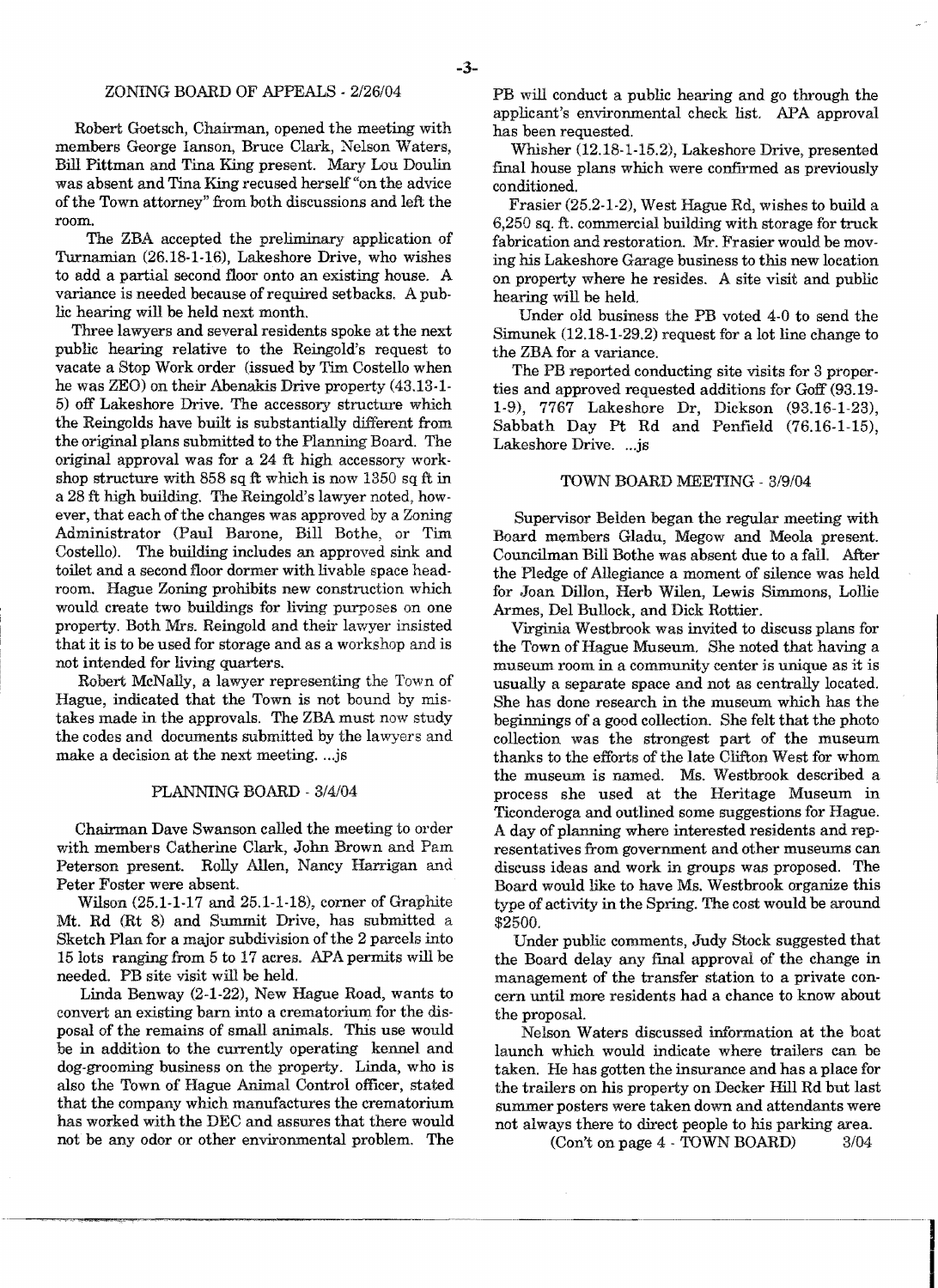## (Con't from page 3· TOWN BOARD)

Mr. Waters also questioned what was happening with the salary/insurance for the Highway superintendent. That issue was addressed later in the meeting.

Committee Report Highlights:

Finance - The annual report should be done by the end of the week. There is a need for a better telephone system.

Fire . Councilman Megow said that Fire Department vol· unteers have been able to attend good training sessions which are now available here in town.

Insurance - Councilman Meola reminded the Board that the policy is due on May 1 and may include a 10% increase. Personnel· Councilmen Meola and Bothe have been work· ing on possible regulations for the new parking lots. They are also working on staffing for the summer.

Planning/Zoning/Stormwater . Councilman Gladu reported on a wasterwater symposium. He acknowledged the Zoning Enforcement Officer (ZEO), Graham Bailey, who has "done a super job" working on new forms which the planning board will discuss before the Town Board approves. He reminded interested persons about the March 31 workshop being organized by the ZEO. He also said that the Board needs to get a copy of the clarification on height definition proposed by the Planning Board and decide what to do.

ZEO Bailey reported on applications issued and agenda items for the Planning and Zoning Boards. He announced that the ZBA meeting scheduled for March 25th would be held on the 24th since there is a conflict with an Association of Towns meeting. He also noted that there is additional money available through PRIDE for removal of junk cars.

Supervisor Belden discussed a stormwater problem on Pine Orchard Rd where water is coming across Rt 9N and into Lake. He felt we may be able to get county money to help.

Recreation/Promotion - The Town will be receiving about \$25-30,000 from the county bed tax. Supervisor Belden stated that there are certain restrictions on how it can be used.

Sewer District 1 - Councilman Meola noted that there have been problems with the sewer during the winter  $-$  eg. broken lines, tests not passing DOH criteria. He requested that a meeting be set up with Bill Lamy from the County, Tracy Smith, Hague certified sewer operator and Tim Costello, onsite supervisor to give us an update on the problems and how they are being addressed. He also stated that the Board passed a resolution last fall requiring hookups, or at least a permit, by Dec 31st. Those who have not complied should be notified that they will incur additional expense.

Town Park/Beautification - Donations for basket dedications are coming in. It is not too late to send in a \$25 con· tribution in for a memory basket.

Transfer and Recycling· Income for last month was \$2500. Youth- Councilman Meola reported on attending a Warren County Youth Bureau meeting and learned of a workshop for young people that again our Hague youth were not made aware of. Mr. Meola continues to request that the County inform the Ticonderoga schools about programs because the Hague students there are Warren County residents. Bruce Clark suggested that the Supervisor should bring it up at the County level.

School - Councilman Gladu noted that there will be three openings on the Ticonderoga Board of Education and urged any interested residents to consider run· ning. The last day for filing petitions is April 16th.

Mr. Gladu spent that morning in Albany with Theresa Sayward who is soliciting suggestions on school taxes.

Councilman Meola said we should impact what they do in the budgeting process, that something should be done to reduce expenses. He then questioned Mr. Gladu about when to expect a report from the Tax com· mittee and said that "this committee should not go on in perpetuity."

Mr. Gladu responded that the report was in the final stages of being "reknit" together and that a lot of work was done looking at sales.

Mr. Meola said, "If people can afford to buy a piece of property for a million dollars then they should be able to afford the taxes."

Mr. Gladu responded, "Some people already live in these homes and can't afford it."

In Unfinished business, the Board:

·voted for family health insurance for the Highway Superintendent.

\*approved resolution 46 on sewer use.

"'voted to dispose of outdated computers.

·planned another meeting with Casella for the Transfer Station.

·will get specifications together for a bid on a new backhoe.

- discussed more on proposals for new computers.

"noted more people eligible for sewer grants.

In New business. the Board:

.. appointed Earlene Steger as Assistant Care Program Officer.

 $\bullet$  discussed cable connection extension.

"will consult Town Attorney about need for a professional engineer in the design of wastewater treat· ment systems.

·approved exterior painting for the Visitor Center.

• approved Verizon request to install anchor and guy pole on Dock Rd.

-approved attendance for Supervisor, ZEO and CARE officer at Local Government Day in Saranac.

.. discussed the Residential Assessment Ratio for Hague.

• discussed refInishing the floor of the large room in Community Center.

• approved a carpeting plan from Ti paint.

• clarified position on outside vendors at Town Park.

•reminded residents that all dogs need to be licensed and the law will be enforced.

3104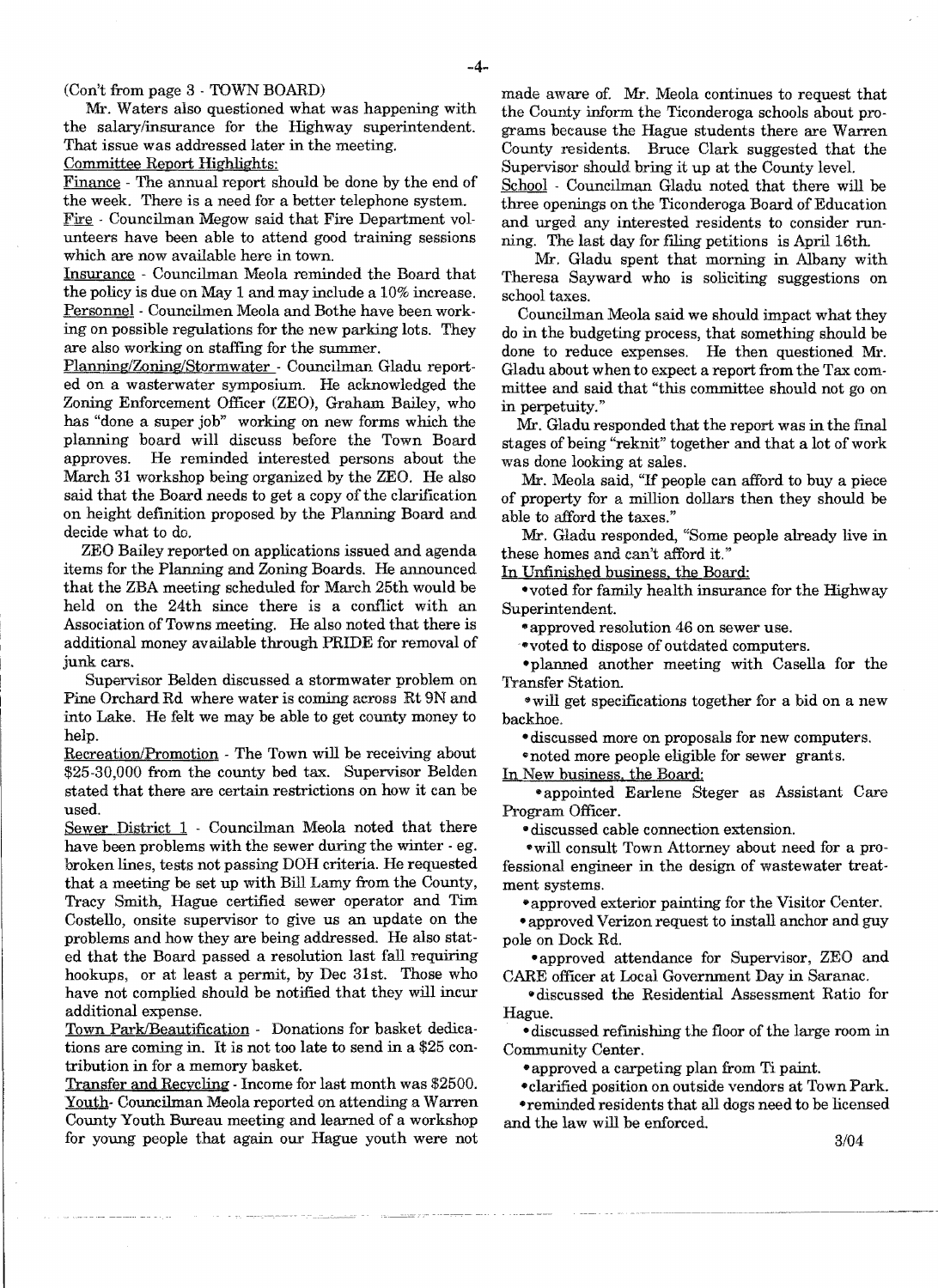## SEWER CONNECTIONS GRANTS

The Community of Hague received \$237,000 from a Small Cities Grant to fund income eligible residents with connections to the new sewer line\_ If your home is located within the sewer district, you may be eligible to receive funds to assist with the connections to the new sewer line. The program will not be available much longer.

Please contact the Warren County Planning and Community Development Office, Martin Fitzgerald; at 761-6410 to obtain an application.

## ATTENTION DOG OWNERS

Town Clerk Debbie Manning and Dog Control Officer Linda Benway remind all dog owners that any dog four months of age or older must be licensed. A certificate for rabies shots must be presented with the application. The fee for spayed/neutered dogs is \$2.50; otherwise it is \$10.50.

The Town Board has reaffirmed that this law must be enforced so all owners are encouraged to license their pets. For more information, contact Debbie at the Community Center at 543-6161 or Linda at 585·6884, Monday - Friday, 9AM - 1 PM.

#### HAGUE BROOK STREAM CORRIDOR PROJECT

The Warren County Soil and Water Conservation District featured an article on Hague in its latest issue. Hague received \$361,500 from the NYS Department of Environmental Conservation for work on the Hague Brook and delta. Stream bed and bank erosion has ultimately led to the creation of a large delta at the mouth of Hague Brook in Lake George. In 2003, the project completed over 1,000 feet of retaining wall repair with pumped concrete and stabilized over 300 feet of bank with riprap. Planned for 2004 is installation of 500 ft of riprap to protect the streambanks, installation of 200 ft of pinned/stacked stone along the steam, bridge repair over the stream in front of the Hague Community Center and various conservation plantings along the stream.

#### BOTTLED WATER: WORTH EVERY DROP?

Boiled water sales in the United States have grown nine-fold over the past 20 years, and 20% of US consumers refuse to drink tap water. What most Americans don't realize however, is that tap water is often the safest option.

Bottled water is the product of a largely self-regulated industry, and is not held to the same standards as tap water. Studies have found that bottled water is not any cleaner or healthier than tap water. One recent study even found arsenic in some of the water that was sampled.

Bottled water also has environmental implica. tions in energy use and waste disposal. It takes enough fuel to run 10,000 cars to transport bottled water each year. And although the bottles that the water is sold in are recyclable, it is estimated that only one out of ten bottles are actually recycled.

A better bet for conscientious consumers are filters. If you are still concerned about your tap water, or dislike the taste, filters will help meet your needs. Filters can remove the taste of chlorine from the water, and specialized fllters can fllter out biological contaminants. Filters also are reusable, and use less energy for transport than bottled water,

(From "Conservation Comments" Dec. 03 and Warren County Soil and Water Conservation District, 2004 Winter Newsletter.)

## SENIOR CLUB NEWS by Madeline Pelkey

February's Covered Dish Luncheon was a "scrumptious" delight with lots of chatter, smiles and even some new faces to join our group. The Seniors certainly did themselves proud in the kitchen. No wonder our cookbook is such a success! If you do not have your copy ofWHAT'S COOKING IN HAGUE yet, call 543-6130.

Janet Hoffay proudly introduced our speaker for the day, her granddaughter, Giselle Hoffay Price, from the Silver Bay Association. Giselle explained some of the programs and activities available at Silver Bay that might be of interest to the Seniors and also invited members to take part in a reading program for the children. Discussion and questions ensued with Giselle making a list of other activity ideas that perhaps could be developed also. We appreciated Giselle taking time from her busy schedule to speak with us.

The Parade Committee is planning the Memorial Day Celebration for SATURDAY, MAY 29TH. However, we are finding that the cost of march· ing bands is adding up and anyone wishing to support the parade effort may send a donation to THE HAGUE SENIOR CITIZENS CLUB PARADE ACCOUNT and mail to the Hague Community Center.

The next Senior Citizens meeting, 1:30PM, Tuesday, March 23, will be a BINGO PARTY! Each member/visitor is to bring a gift wrapped White Elephant item which will be used for prizes. Check your calendar and plan to come...remember, anyone  $50++$  is welcome to our meetings. Bring your lucky rabbit's foot to the party and JOIN THE CLUB. See you all then.

> *Where there is greed there is War, Where there is love there is Peace.*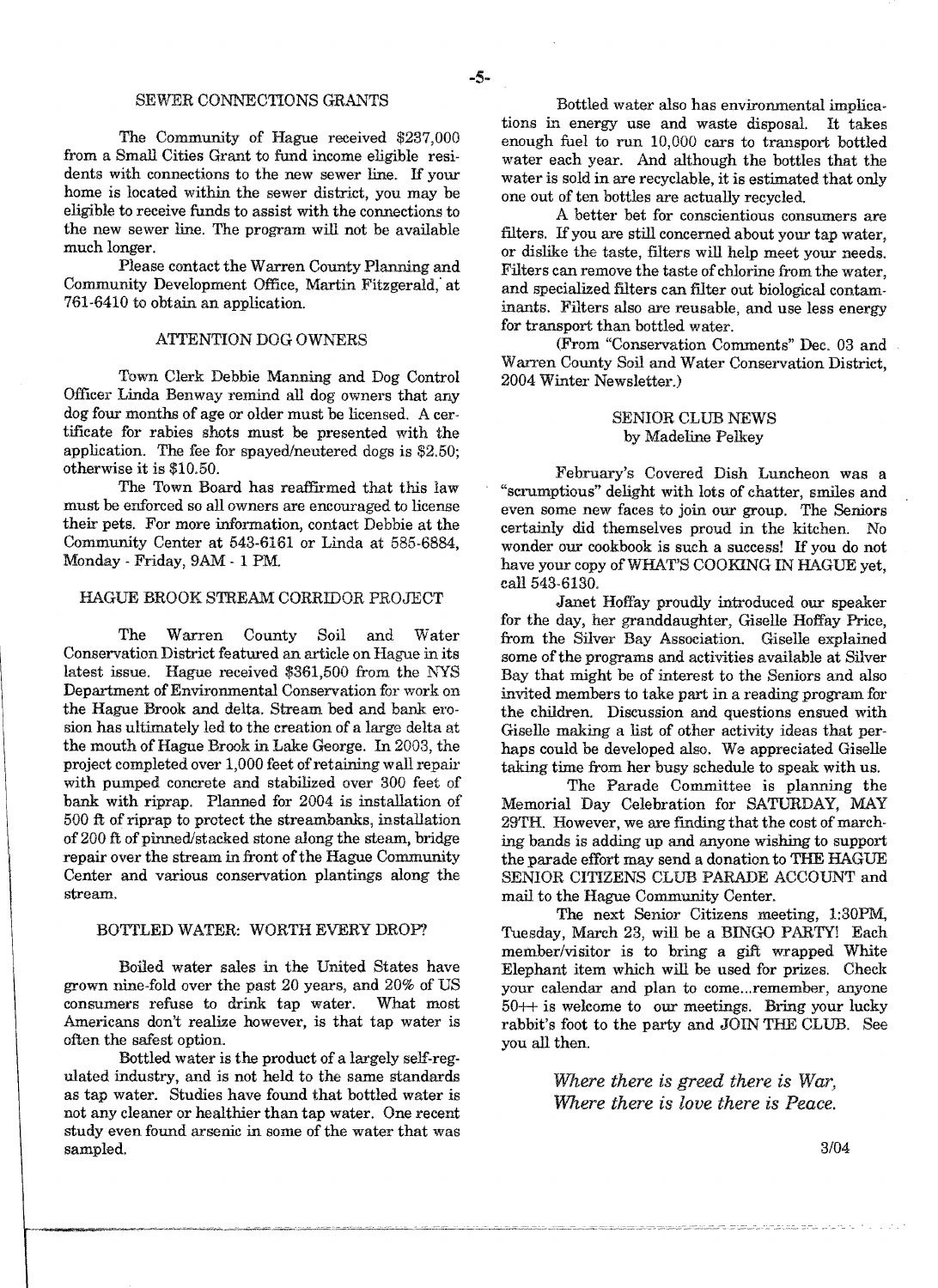DIED: Delbert Bullock, 77, former resident of Hague, on December 31, 2003 in Windon, VT. He is survived by his wife, one son and three daughters, Pam, Emily and Kate Bullock and his former wife, Audrey O'Brien, Hague.

DIED: Laura Belle (Lolly) Armes, 82, Split Rock Road, Hague, in Arkansas at the home of her daughter. She was the widow of the late Rev. Jack Armes and served with him as a missionary/nurse, teacher and translator in Kenya, East Africa from 1950 - 1983. She is survived by 8 children; Stan Armes, Laura Propst, Esther Talley, Kathy Lesondak, Janet Hooten, Ann Tidenberg, John Armes and Mertie Klingler and 26 grandchildren.

DIED; Lewis Simmons, 84, Zephyrhills, Florida and Hague. He is survived by 1 son and 3 daughters including Linda Coffin of Hague, 3 grand children and 2 greatgrandchildren.

DIED: Richard Rottier, Pine Cove, on March 3 in Lake Placid. He is survived by his children Patricia Evans, Steve Rottier, Barbara Rottier and Rick Rottier and 6 grandchildren.

ENGAGED: Bernadette Denno, daughter of the late Buck & Anna Denno, Hague, to John (Josh) Michalak, son of John and Alice Michalak. A July wedding is planned.

ENGAGED: Myles Peterson II, son of Pamela & Myles Peterson of Hague to Melissa Them of Endwell, NY. An October 9th, 2004 wedding is planned at Silver Bay. Myles is the grandson of Dolly Kennedy.

## LOCAL WOMAN DEPLOYED TO GERMANY

Cpl. Tracy Bolton recently returned from a twoweek humanitarian mission in Equador with the 348th GH Army Reserve Unit, Albany, NY. Tracy has now been deployed as part of the 348th GH Army Reserve Unit to backfill vacancies with the 67th Combat Support Hospital in Wuerzberg, Germany.

Tracy is a graduate of SUNY Oswego and holds a Masters Degree in Nursing and a Post Masters Certificate as a Nurse Practitioner from Russell Sage College. She is employed at Albany Medical Center as a Nurse Practitioner specializing in Critical Care/cardiology.

Tracy is a life long summer resident of Hague and a member of the NLGYC. She is a member of the National Ski Patrol and enjoys hiking, kayaking, sailing and swimming. Tracy completed her 1st marathon in Orlando in January 2004.

Tracy is the daughter of James and Cathleen Bolton, Ticonderoga, formerly of Hague.

# SOUNDINGS HAGUE'S SENIOR SENIOR

Hague's most Senior of Senior Citizens is Katie Hunter who turned 97 last month. Katie was born on February 18, 1907 in Hague to Charlie and Mabel Conlon. She was one of 7 children and her 2 remaining siblings, "younger sisters" Hannah Cameron and Margaret Del Signore, live near her on New Hague Road. Katie greatly enjoyed her birthday as she had lots of cards, phone calls and visitors.

In our conversation with Katie she fondly remembered her early days at the Rising House, where the "kids worked because they didn't serve liquor." She met her husband, Joe Hunter from Fort Edward, at a dance. They were married in 1924 and lived in Long Lake where Joe ran a mail route. Her husband later worked in construction jobs which required much travel and Katie settled back in Hague. 'They had two sons, Robert and Richard who are both now deceased. Katie has 2 remaining grandchildren, 5 great-grandchildren and 5 great-great-grandchildren.

Katie shares her immaculate home with a collection of over 100 mostly stuffed bears. Although using a cane to help with steady walking, she remains active and alert. When asked to what she attributed her longevity Katie noted that she does not smoke or drink and has always had an active life style with "good fresh air." We congratulate Katie on her milestone and wish her continued good health and happiness.

...js & dh

# **97TH BIRTHDAY CONGRATULATIONS!**



*NATIE CONLON HIINTER* 

3104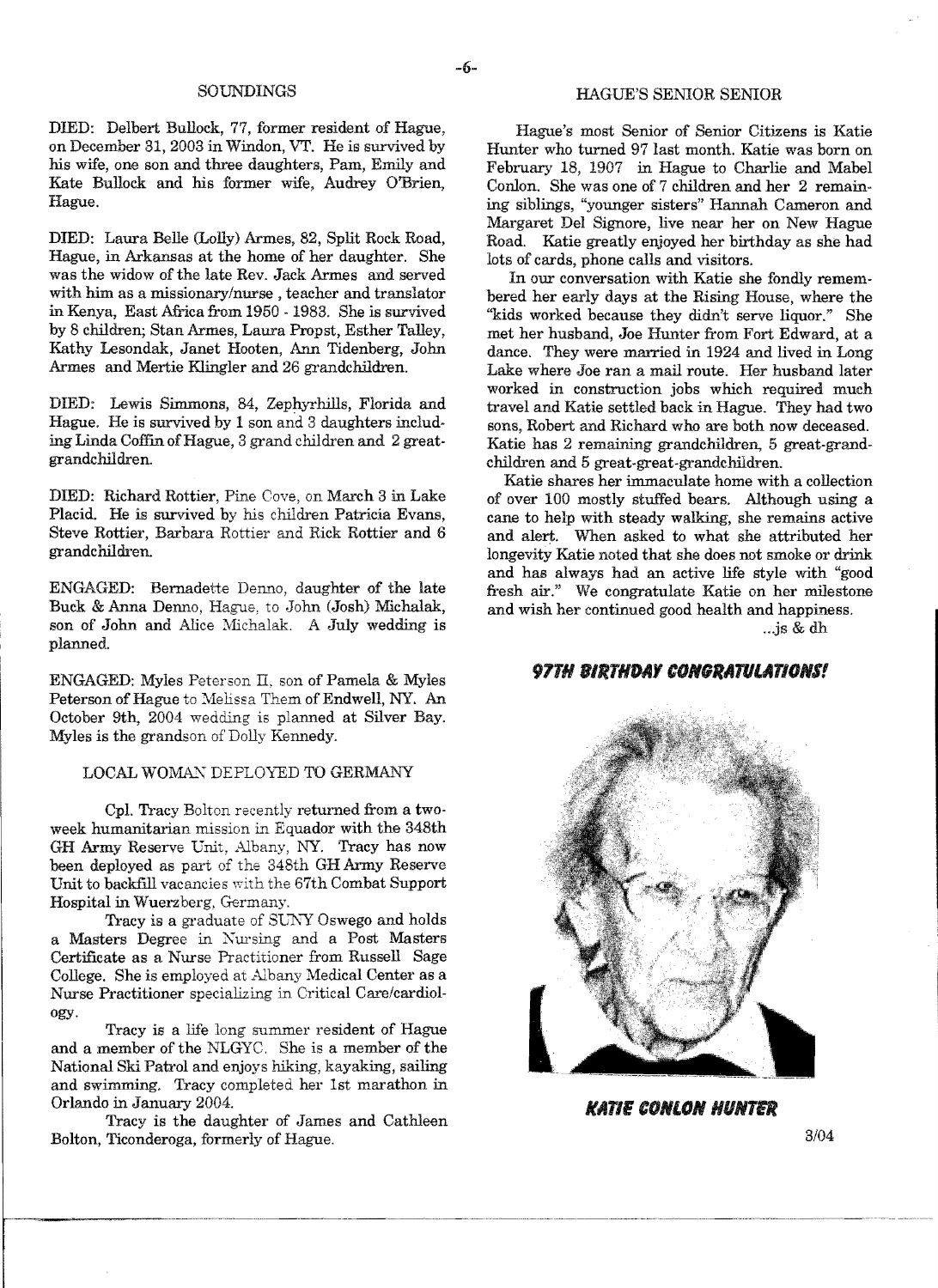# NATURE NEWS by Nancy Wotton Scarzello

## Peregrine Falcons on Anthony's Nose

In 1991 the first nesting pair of Peregrine Falcons to return to Lake George nested on Anthony's Nose. One of the world's fastest and most spectacular birds of prey, the Peregrine Falcon was seriously endangered in the mid 20th century due to the effects of DDT and other pesticides. Reintroduction efforts have been successful and over the last 20 years we have seen the numbers of nesting pairs steadily grow to the point where we now have confirmed 26 pairs in upstate New York. The falcons that established at least 2 or 3 sites on Lake George have been the offspring of this first pair on Anthony's Nose that return every year to produce one or two chicks. This pair of falcons can be observed easily with binoculars from the shore across the lake or by boat under the cliffs.

Falcons prefer cliff ledges or an abandoned stick nest from another large bird for their nesting sites. They will even nest on building ledges in cities where they find that pigeons make a fine meal. The dramatic calcareous cliffs of Anthony's Nose provide an optimal nesting site for the falcons, who mate for life. They arrive sometime in late March to begin their mating ritual. No nest is built, but the 3-4 whitish to pale reddish brown eggs with warm brown markings are laid in a simple scrape on the ledge. Here the female incubates them for about 32 days, the male bringing the female food while she keeps the eggs warm. Weighing only 1+ ounces when newly hatched, the chicks are blind, covered only with a sparse down and require constant brooding from the female for the first 10 days in order to keep warm in the cool days of early May.

During this time the male supplies the food to both the female and the chicks. The hunting technique of the falcon is a most spectacular display indeed. Flying very high and circling until the prey is spotted, then a swooping dive of over 100 miles per hour to strike the prey right out of the air, returning its prize to the eyrie for the family to share. Their diet consists mainly offairly large birds: ducks, geese (can we send them over to Hague Beach?), gulls, some songbirds and occasionally small mammals, and both the male and female will feed the young bits of meat torn from the catch.

By fIve weeks the chicks have developed their regular plumage and can flap about with their wings and eventually, often by accident in a strong wind, discover that they can leave the ground. Taking their first flight at around six weeks of age, they are still dependent upon their parents for food until about 8-9 weeks when they will successfully capture their own first prey. By 10 to 12 weeks, in late July/beginning of August they will disperse the nest site leaving a tell-tale splash of white guano upon the face of the cliff where the nest site remams for them to return again next year.

## WEATHER NEWS by Mary Lou Doulin

Not having experienced fIrst hand the weather for the past two months in the northeast, I have been busy asking locals about their 2004 winter experience. All agree this has been a wickedly cold time. In fact the weather bureau states it has been the fourth coldest winter on record.

December brought us lots of snow but January and February delivered an extended bone-chilling Arctic freeze. Most days never made it half way up to the 32 degree mark. Lake George is 20 inches thick and there were numerous reports of broken pipes. Actually, because of the recent warm-up, local skiing conditions are excellent. The industry was hurt the frrst two months because of the very problem of extreme cold.

The end of February surprised us with a warm-up and several days of 50 degree temperatures. The warmest trend continued into the first week of March. Saturday, March 3 was 58 degrees. 'When the rains arrived and combined with the warmer temperatures flood worries surfaced. Ice jams on the Hudson and Schroon Rivers brought subsequent flooding. We were o.k. in Hague.

By the second week of March temperatures were back to a more seasonal range of 35 to 40 degrees by day, 20's by night. Customarily for March we can anticipate the winter, spring conditions to vacillate. March is famous for its heavy wet blizzards. and also for its sunny, slightly warm days that hint of the exhilaration and hope of spring.

## ZONING OFFICE PERMITS

ZEO Graham Bailey has issued permits for a fence to Johnson (12.18-1-16) and for a boathouse for deBuys (43.05-2-29) ( also received a LGPC permit).

#### FROM THE LGPC ANNUAL REPORT

As summer approaches, our thoughts turn to boating. LGPC has sent us a report of the boat count on the lake for the past two years. In 2002 and 2003, inboards and outboards on the lake were about the same in number, accounting for over 5000 of the total boats on the lake. Sailboats were more in abundance in 2003 as were outboards. PWCs were approximately the same in both years.

Public safety remains the Commission's primary objective and the Marine Patrol's focus remams on fast response, first aid, rescues, fire fighting and law enforcement. However the Commission is also trying to insure a quality recreation experience for lake users. The Commission's over-riding approach has always been one of balance. With respect and courtesy, the lake is a more enjoyable place for all. *3/04*